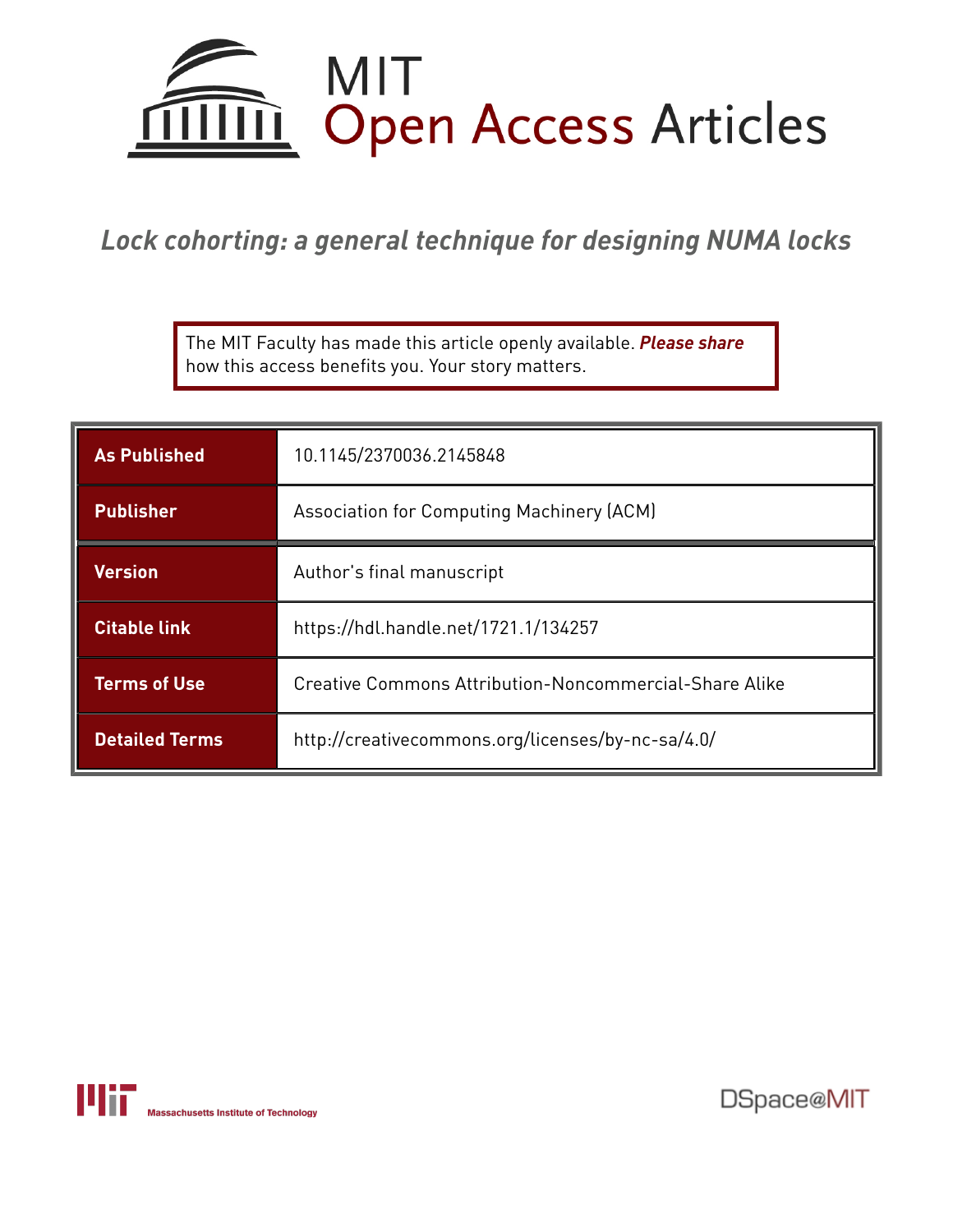# **Lock Cohorting: A General Technique for Designing NUMA Locks**

David Dice, Virendra J. Marathe

Oracle Labs

dave.dice@oracle.com, virendra.marathe@oracle.com

**Abstract**

Multicore machines are quickly shifting to NUMA and CC-NUMA architectures, making scalable NUMA-aware locking algorithms, ones that take into account the machines' non-uniform memory and caching hierarchy, ever more important. This paper presents *lock cohorting*, a general new technique for designing NUMA-aware locks that is as simple as it is powerful.

Lock cohorting allows one to transform any spin-lock algorithm, with minimal non-intrusive changes, into scalable NUMAaware spin-locks. Our new cohorting technique allows us to easily create NUMA-aware versions of the TATAS-Backoff, CLH, MCS, and ticket locks, to name a few. Moreover, it allows us to derive a CLH-based cohort abortable lock, the first NUMA-aware queue lock to support abortability.

We empirically compared the performance of cohort locks with prior NUMA-aware and classic NUMA-oblivious locks on a synthetic micro-benchmark, a real world key-value store application memcached, as well as the libc memory allocator. Our results demonstrate that cohort locks perform as well or better than known locks when the load is low and significantly out-perform them as the load increases.

*Categories and Subject Descriptors* D.1.3 [*Programming Techniques*]: Concurrent Programming

*General Terms* Algorithms, Design, Performance *Keywords* NUMA, hierarchical locks, spin locks

# **1. Introduction**

In coming years, as multicore machines grow in size, one can expect an accelerated shift towards distributed non-uniform memoryaccess (NUMA) and cache-coherent NUMA (CC-NUMA) architectures.<sup>1</sup> Such architectures, examples of which include Intel's multi-socket Nehalem-based systems and Oracle's 4-socket 256 way Niagara-based systems, consist of collections of computing cores with fast local memory (e.g. caches shared by cores on a single multicore chip), communicating with each other via a slower inter-chip communication medium. Access by a core to the local memory, and in particular to a shared local cache, can be several times faster than access to the remote memory or cache lines resident on another chip [12].

PPoPP'12, February 25–29, 2012, New Orleans, Lousiana, USA. Copyright  $\odot$  2012 ACM [to be supplied]...\$10.00

Dice [5], and Radović and Hagersten [12] were the first to identify the benefits of designing locks that improve locality of reference on CC-NUMA architectures by developing NUMA-aware locks: general-purpose mutual-exclusion locks that encourage threads with high mutual cache locality to acquire the lock consecutively, thus reducing the overall level of cache coherence misses when executing instructions in the critical section. Specifically, these designs attempt to minimize *lock migration*. We say a lock L *migrates* if two threads running on a different NUMA clusters (nodes) acquire  $L$  one after the other.

Radović and Hagersten introduced the *hierarchical backoff lock* (HBO): a *test-and-test-and-set* lock augmented with a new *backoff scheme* to reduce cross-interconnect contention on the lock variable. Their hierarchical backoff mechanism allows the backoff delay to be tuned dynamically, so that when a thread notices that another thread from its own local cluster owns the lock, it can reduce its delay and increase its chances of acquiring the lock next. This algorithm's simplicity makes it quite practical. However, because the locks are test-and-test-and-set locks, they incur invalidation traffic on every modification of the shared global lock variable, which is especially costly on NUMA machines. The issue of fairness that arises because threads backoff with different delays can be addressed, but requires more tuning parameters, which invariably makes the lock's performance highly unreliable.

Luchangco et al. [15] overcame these drawbacks by introducing HCLH, a hierarchical version of the CLH queue-lock [4]. The HCLH algorithm collects requests on each cluster into a local CLHstyle queue, and then has the thread at the head of the queue integrate each cluster's queue into a single global queue. This avoids the overhead of spinning on a shared location and eliminates fairness and starvation issues. The algorithm's drawback is that it forms the local queues of waiting threads by having each thread perform an atomic *register-to-memory-swap* (SWAP) operation<sup>2</sup> on the shared head of the local queue, which becomes a contention bottleneck, implying that the thread merging the local queue into the global one must either wait for a long period (10s of microseconds) or globally merge an unacceptably short local queue.

More recently, Dice et al. [7] showed that one could overcome the synchronization overhead of HCLH locks by collecting local queues using the flat-combining technique of Hendler et al. [8], and then splicing them into the global queue. The resulting NUMAaware FC-MCS lock outperforms previous locks by at least a factor of 2, but uses significantly more memory and is relatively complicated.

In summary, the HBO lock has the benefit of being simple, but is unfair, and requires significant application and platform dependent tuning. Both HCLH and FC-MCS are fair and deliver much better performance, but are rather complex, and it is therefore questionable if they will be of general practical use.

Nir Shavit

MIT and Tel-Aviv University shanir@csail.mit.edu

<sup>&</sup>lt;sup>1</sup> We use the term NUMA broadly, noting that it includes Non-Uniform Communication Architecture (NUCA) machines as well.

Permission to make digital or hard copies of all or part of this work for personal or classroom use is granted without fee provided that copies are not made or distributed for profit or commercial advantage and that copies bear this notice and the full citation on the first page. To copy otherwise, to republish, to post on servers or to redistribute to lists, requires prior specific permission and/or a fee.

<sup>2</sup> On some architectures the SWAP operation is emulated using a *compareand-swap* instruction loop.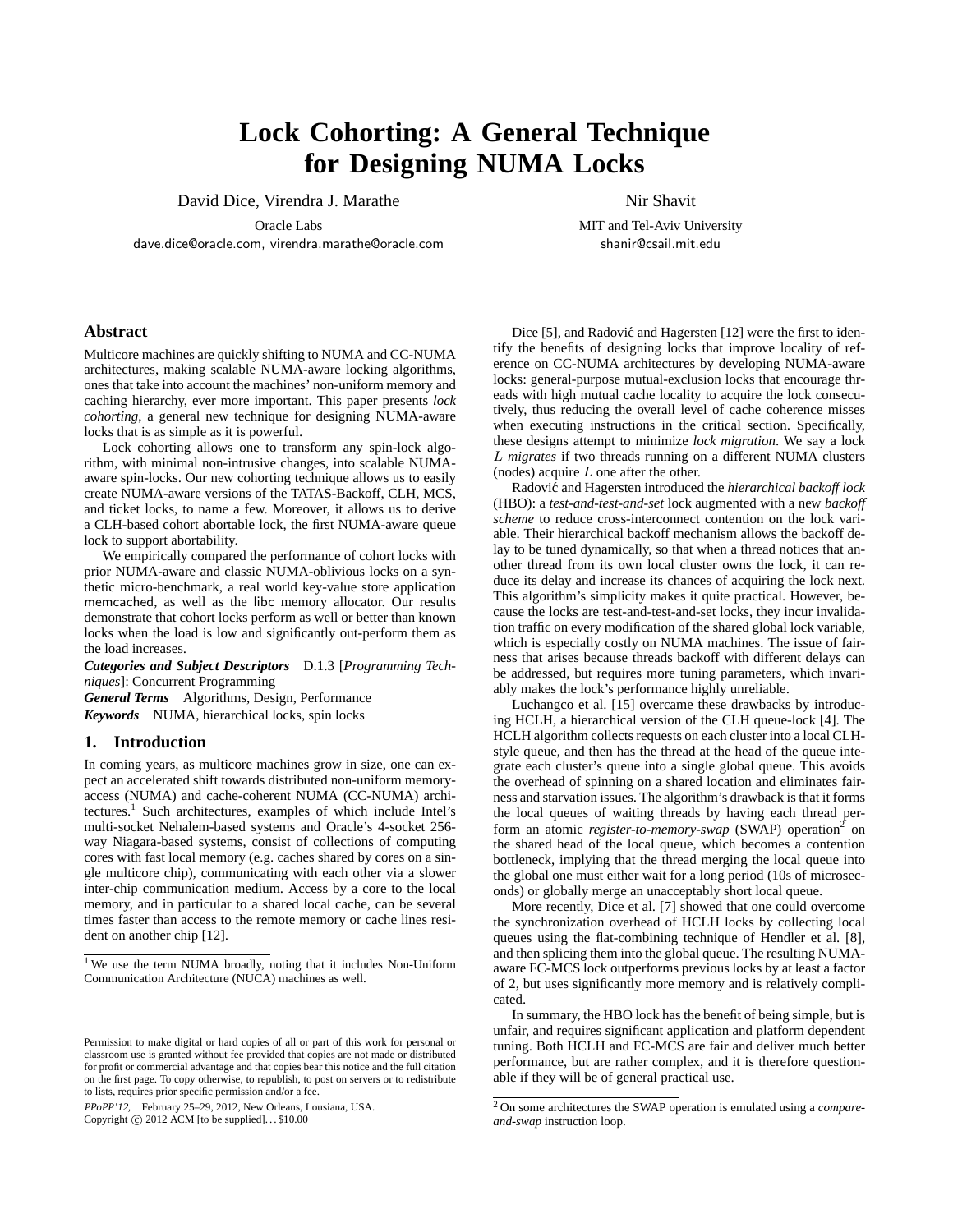This paper presents *lock cohorting*, a new general technique for turning practically any kind of spin-lock or spin-then-block lock into a NUMA-aware lock that allows sequences of threads – local to a given node/cluster – to execute consecutively with little overhead and requiring very little tuning beyond the locks used to create the cohort lock.

Apart from providing a new set of high performance NUMAaware locks, the important benefit of lock cohorting is that it is a general transformation, not simply another NUMA-aware locking algorithm. This provides an important software engineering advantage: programmers do not have to adopt new and unfamiliar locks into their system. Instead, they can apply the lock cohorting transformation to their existing locks. This will hopefully allow them to enhance the performance of their locks (by improving locality of reference, enabled by the NUMA-awareness property of cohort locks), while preserving many of the original properties of whatever locks their application uses.

#### **1.1 Lock Cohorting in a Nutshell**

Say we have a spin-lock of type G that is *thread-oblivious*, that is, allows the acquiring thread to differ from the releasing thread, and another spin-lock of type S that has the *cohort detection property*: a thread releasing the lock can detect if it has a non-empty cohort of threads concurrently attempting to acquire the lock.

We convert a collection of locks  $S$  and  $G$  into a single NUMAaware lock by having a single thread-oblivious global lock G and by associating each NUMA cluster i with a distinct local lock  $S_i$ that has the cohort detection property. We say a cohort lock is locked if and only if its global lock  $G$  is locked. Locks  $S$  and  $G$ can be of different types. For example, S could be an MCS queuelock [10] and G a simple *test-and-test-and-set backoff lock* [3] (BO) as depicted in Figure 1. To access the critical section a thread must hold both the local lock  $S_i$  of its cluster, and the global lock  $G$ . However, the trick is that given the special properties of  $S$  and  $G$ , once some thread in a cluster acquires G, ownership of the cohort lock can be passed in a deadlock-free manner from one thread in cluster to the next using the local lock  $S_i$ , without releasing the global lock. To maintain fairness, the global lock  $G$  is at some point released by some thread in the cohort (not necessarily the one that acquired it), allowing a cohort of threads from another cluster  $S_j$  to take ownership of the lock.

In more detail, each thread attempting to enter the lock's critical section first acquires its local lock  $S_i$ , and based on the state of the local lock, decides if it can immediately enter the critical section or must compete for  $G$ . A thread  $T$  leaving the critical section first checks if it has a non-empty cohort (some local thread is waiting on  $S_i$ ). If so, it will release  $S_i$  without releasing G, having set the state of  $S_i$  to indicate that this is a local release. On the other hand, if its local cohort is empty,  $T$  will release  $G$  and then release  $S_i$ , setting  $S_i$ 's state to indicate that the global lock has been released. This indicates to the next local thread that acquires  $S_i$  that it must re-acquire G before it can enter the critical section. The cohort detection property is therefore necessary in order to prevent a deadlock situation in which a thread leaves the local lock, without releasing the global lock, when there is no subsequent thread in the cohort, so the global lock may never be released.

The cohort lock's overall fairness is easily controlled by deciding when a cluster gives up the global lock. A simple cluster-local policy is to give up the local lock after an allowed number consecutive local accesses. We note that a cohort lock constructed from unfair underlying locks will itself be unfair, but if the underlying locks are fair then the fairness of a cohort lock is determined by the policy that decides when a cohort releases the global lock. If a cohort retains ownership of the global lock for extended periods then throughput may be improved but at a cost in fairness.

The benefit of the lock cohorting approach is that sequences of local threads accessing the lock are formed at a very low cost. Once a thread in a cluster has acquired the global lock, control of the global lock is subsequently passed among contending threads within the cluster – the cohort – with the efficiency of a local lock. In other words, the common path to entering the critical section is the same as a local version of the lock of type  $S$  with fairness, as we said, easily controlled by limiting the number of consecutive local lock transfers allowed. This contrasts sharply with the complex coordination mechanisms that create such sequences in the previous top performing HCLH and FC-MCS locks, and the platform-dependent, load-dependent, and application-dependent performance tuning required for the HBO lock.

## **1.2 Cohort Lock Designs and Performance**

It is easy to find efficient locks that are thread-oblivious: the BO or ticket locks have this property, and since the global lock is not expected to be highly contended, they can easily serve as the global locks. With respect to the cohort detection property, there are locks such as the MCS queue lock of Mellor-Crummey and Scott [10] that provide cohort detection by design: each spinning thread's record in the queue has a pointer installed by its successor. There are however locks, for example, BO locks, that require us to introduce an explicit *cohort detection mechanism* to allow releasing threads to determine if other cohort threads are attempting to acquire the lock.

More work is needed when the lock algorithms are required to be abortable. In an abortable lock, simply detecting that there is a successor is not enough to allow a thread to release the local lock but not the global lock. One must make sure there is a viable successor, that is, one that will not abort after the thread releases the local lock, as this might leave the global lock deadlocked. As we show, one can convert the BO lock (which is abortable by design) and the abortable CLH lock [14] into abortable (NUMA-aware) cohort locks, which to our knowledge, are the first set of NUMAaware abortable queue-locks.

We tested our new lock cohorting transformation on an Oracle SPARC Enterprise T5440<sup>TM</sup> Server, a 256-way 4-socket multicore machine. Our tests show several variations of cohort NUMAaware locks that outperform all prior algorithms, and in some situations are over 60% more scalable than FC-MCS, the most scalable NUMA-aware lock in the literature. Furthermore, unlike FC-MCS, we found that cohort lock designs are simple to implement and require significantly lower space than FC-MCS. Our novel abortable NUMA-aware lock, the first of its kind, outperforms the HBO lock (abortable by definition) and the abortable CLH lock [14] by about a factor of 6. Our experiments with memcached [2] demonstrate that in some configuration settings cohort locks can improve the application's performance by over 25%, without degrading performance on all other configurations. Finally, our libc allocator experiments demonstrate how cohort locks can directly benefit multithreaded programs and significantly boost their cluster-level reference locality both for accesses by the allocator to allocation metadata and for accesses by the application to allocated memory blocks. In experiments conducted on a memory allocator stress test benchmark [6], cohort locks allow the benchmark to scale up to nearly a factor of 6X, while all other reported locks provided a scalability gain restricted to about 50%.

We describe our construction in detail in Section 2, both our general approach and seven specific example lock transformations. We provide an experimental evaluation in Section 4.

## **2. The Lock Cohorting Transformation**

In this section, we describe our new lock cohorting transformation in detail. Assume that the system is organized into clusters (nodes)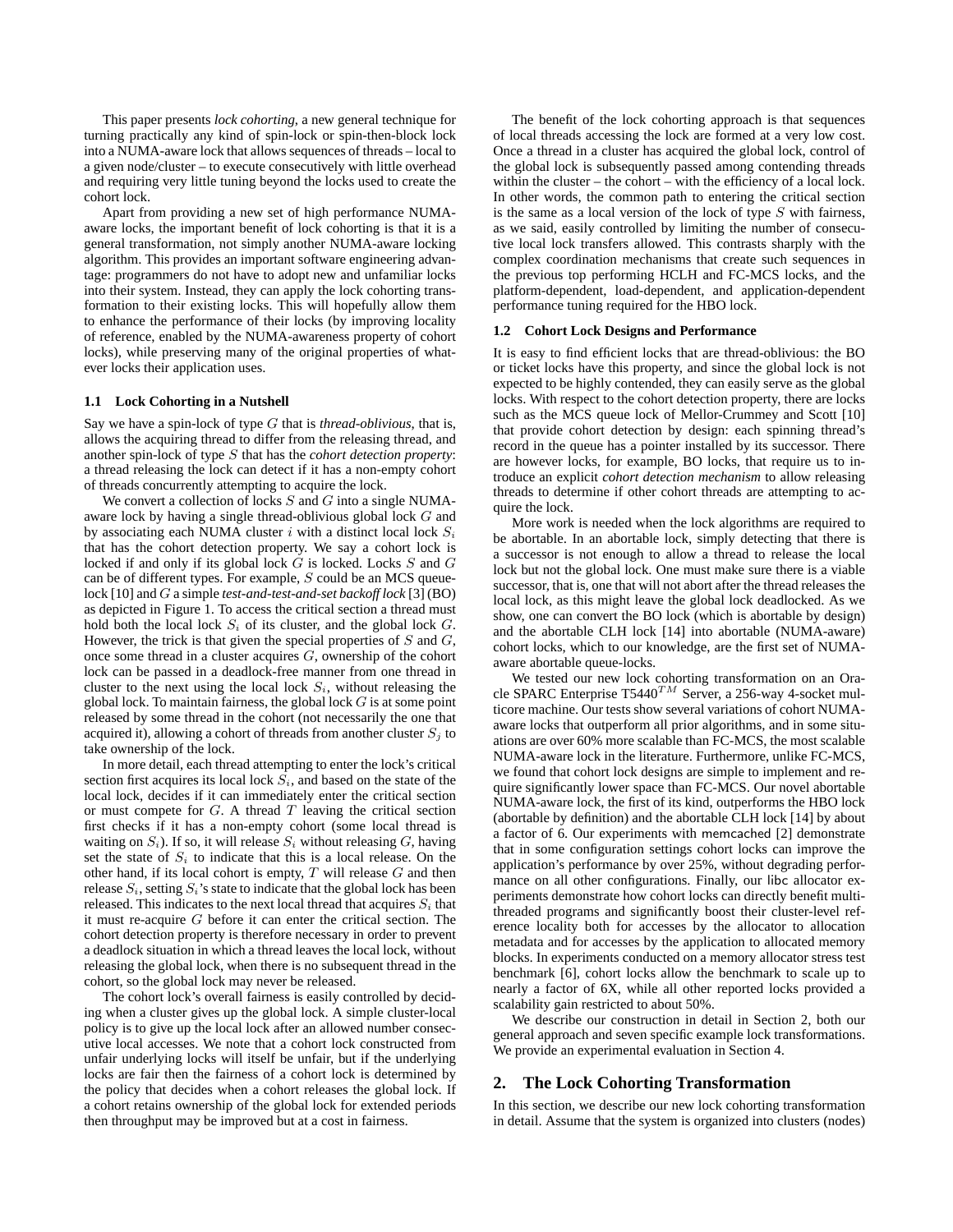

**Figure 1.** A NUMA-aware C-BO-MCS lock for two clusters. A thread spins if its node state is *busy*, and can enter the critical section if the state is *local release*. A thread attempts to take the global lock if it sees the state set to *global release* or if it is added as the first in the queue (setting a null *tail* pointer to its own record).

of computing cores, each of which has a large cache that is shared among the cores local to that cluster, so that inter-cluster communication is significantly more expensive than intra-cluster communication. We use the term *cluster* to capture the collection of cores, and to make clear that they could be cores on a single multicore chip, or cores on a collection of multicore chips (nodes) that have proximity to the same memory or caching structure; it all depends on the size of the NUMA machine at hand. We will also assume that each cluster has a unique *cluster id* known to all threads running on the cluster.

#### **2.1 Designing a Cohort Lock**

We describe lock cohorting in the context of spin-locks, although it could be as easily applied to blocking-locks. We assume the standard model of shared memory based on execution histories [9].

A *lock* is an object providing mutual exclusion with *lock* and *unlock* methods, implemented in shared memory, and having the usual safety and liveness properties (see [9]). At a minimum we will require that the locks considered here will provide mutual exclusion and be deadlock-free. In addition, we define the following properties:

**Definition** A lock *x* is *thread-oblivious*, if in a given execution history, for a *lock* method call of x by a given thread, it allows the matching *unlock* method call (the next *unlock* of x that follows in the execution history) to be executed by a different thread.

**Definition** A lock x provides *cohort detection* if one can add a new predicate method *alone?* to x so that in any execution history, if there is no other thread concurrently executing a lock method on x, *alone?* will return true.

Note that we follow the custom of not using linearizability as a correctness condition when defining our lock implementations. In particular, our definition of *alone?* refers to the behavior of concurrent lock method calls and says *if* rather than *iff* so as to allow false-positives: there might be a thread executing the lock operation and *alone?* (not noticing it) could still return true. Falsepositives are a performance concern but do not affect correctness. False-negatives, however, could result in loss of progress. This weaker definition is intended to allow for very relaxed and efficient implementations of *alone?*.

We construct a NUMA-aware cohort lock by having each cluster i on the NUMA machine have a local instance  $S_i$  of a lock that has the cohort detection property, and have an additional shared thread-oblivious global lock G. Locks  $S_i$ ,  $i \in \{1 \dots n\}$  (where n is the number of clusters in the NUMA system), and  $G$  can be of different types, for example, the  $S_i$  could be slight modifications of MCS queue-locks [10] and G a simple *test-and-test-and-set backoff lock* [3] (BO) as depicted in Figure 1.

The *lock* method of a thread in cluster i in a cohort lock operates as follows. The state of the lock  $S_i$  is modified so that it has a different detectable state indicating if it has a *local release* or a *global release*.

- 1. Call  $lock$  on  $S_i$ . If upon acquiring the lock the lock method detects that the state is:
	- A *local release*: proceed to enter the critical section.
	- A *global release*: proceed to call the *lock* method of the global lock  $G$ . Once  $G$  is acquired, enter the critical section.

We define a special *may-pass-local* predicate on the local lock  $S_i$  and the global lock  $G$ . The *may-pass-local* predicate indicates if the lock state is such that the global lock should be released. This predicate could, for example, be based on how long the global lock has been continuously held on one cluster or on a count of the number of times the local lock was acquired in succession in a *local release* state. It defines a tradeoff between fairness and performance, as typically the shorter successive access time *maypass-local* grants to a given cohort, the more it loses the benefit of locality of reference in accessing the critical section.

Given this added *may-pass-local* predicate, the *unlock* method of a thread in cluster  $i$  in a cohort lock operates as follows.

- 1. Call the *alone?* method and *may-pass-local* on Si.
	- If both return false: call the *unlock* method of  $S_i$ , setting the release state to *local release*. The next owner of  $S_i$  can directly enter the critical section.
	- Otherwise: call the *unlock* method of the global lock G. Once  $G$  is released, call the *unlock* method of  $S_i$ , setting the release state to *global release*.

As can be seen, the state of the lock upon release indicates to the next local thread that acquires  $S_i$  if it must acquire G or not, and allows a chain of local lock acquisitions without the need to access the global lock. The immediate benefit is that sequences of local threads accessing the lock are formed at a very low cost: once a thread in a cluster has acquired the global lock, ownership is passed among the cluster's threads with the efficiency of a local lock. This reduces overall cross-cluster communication and increases intracluster locality of reference when accessing data within the critical section.

# **3. Cohort Lock Designs**

Though most locks can be used in the cohort locking transformation, we briefly explain six specific constructions here: The first four are non-abortable (do not support timeouts [13]) locks and the last two are abortable (timeout capable) locks. Of the non-abortable locks, we first present a simple *test-and-test-and-set*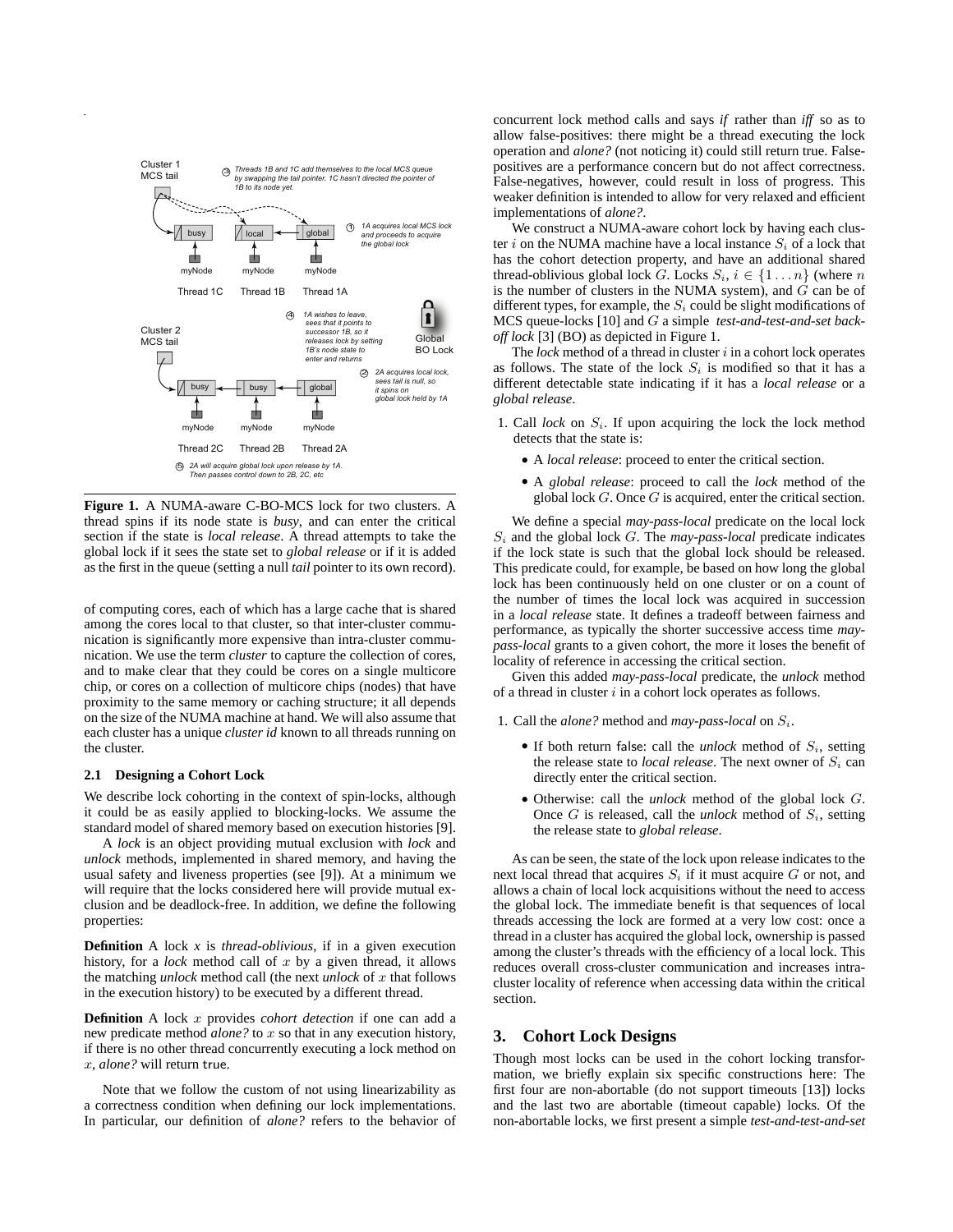*backoff lock* [3] (which we will refer to as the BO lock) based cohort lock that employs a BO lock globally and local BO locks per NUMA cluster. We refer to this lock as the C-BO-BO lock. The second lock is a similar combination of ticket locks [10], which we call the C-TKT-TKT lock. The third is a combination of a global BO lock, and local MCS locks [10] per NUMA cluster. The last non-abortable lock contains MCS locks both globally and locally. For the abortable locks, we first present an abortable variant of the C-BO-BO lock, which we call the A-C-BO-BO lock, and then we present an abortable cohort lock comprising of an abortable global BO lock and abortable local CLH locks [14], which we call the A-C-BO-CLH lock.

## **3.1 The C-BO-BO Lock**

In the C-BO-BO lock, the local and global locks are both simple BO locks. The BO lock is trivially thread-oblivious. However, we need to augment the local BO lock to enable cohort detection by exposing the *alone?* method. Specifically, to implement the *alone?* method we need to add an indicator to the local BO lock that a successor exists.

To that end we add to the lock a new *successor-exists* boolean field. This field is initially false, and is set to true by a thread immediately before it attempts to CAS the test-and-test-and-set lock state. Once a thread succeeds in the CAS and acquires the local lock, it writes false to the *successor-exists* field, effectively resetting it. The *alone?* method will check the *successor-exists* field, and if it is true, a successor must exist since it was set after the reset by the local lock winner. *Alone?* returns the logical complement of *successor-exists*.

The lock releaser uses the *alone?* method to determine if it can correctly release the local lock in *local release* state. If it does so, the following lock owner of the local lock implicitly inherits ownership of the global BO lock. Otherwise, the local lock is in the *global release* state, in which case, the new local lock owner must acquire the global lock as well. Notice that it is possible that another successor thread executing *lock* exists even if the field is false, simply because the post-acquisition reset of *successor-exists* by the local lock winner could have overwritten the successor's setting of the *successor-exists* field. This type of incorrect-false result observed in *successor-exists*is allowed – it will at worst cause an unnecessary release of the global lock, but not affect correctness of the algorithm.

However, incorrect-false conditions can result in greater contention at the global lock, which we would like to avoid. To that end, a thread that spins on the local lock also checks the *successorexists* flag, and sets it back to true if it observes that the flag has been reset (by the current lock owner). This is likely to lead to extra contention on the cache line containing the flag, but most of this contention does not lie in the critical path of the lock acquisition operation. Furthermore, intra-cluster write-sharing typically enjoys low latency, mitigating any ill-effects of contention on cache lines that might be modified by threads on the same cluster. These observations are confirmed in our empirical evaluation.

# **3.2 The C-TKT-TKT Lock**

The C-TKT-TKT lock has the ticket lock [10] as both the local lock, as well as the global lock. A traditional ticket lock consists of two counters: *request* and *grant*. A thread intending to acquire the lock first atomically increments the *request* counter and then spins, waiting for the *grant* counter to contain the incremented *request* value. The lock releaser subsequently releases the lock by incrementing the *grant* counter.

The ticket lock is trivially thread-oblivious; a thread can increment the *request* and another thread can correspondingly increment the *grant* counter. Cohort detection is also easy in the ticket lock; all the thread needs to do is determine if the *request* and *grant* counters match, and if not, it means that there are more requesters waiting to acquire the lock.

In C-TKT-TKT, a thread first acquires the local ticket lock, and then the global ticket lock. To release the C-TKT-TKT lock, the owner first determines if it has any cohorts that may be waiting to acquire the lock. The *alone?* method is a simple check to see if the *request* and *grant* counters are the same. If not, it means that there are additional requests posted by waiting cohort threads. In that case, the owner informs the next cohort in line that it has inherited the global lock by setting a special *top-granted* field that residees in the local ticket lock.<sup>3</sup> It then releases the local ticket lock by incrementing the *grant* counter. If the *request* and *grant* counters are the same, the owner releases the global ticket lock and then the local ticket lock (without setting the *top-granted* field).

# **3.3 The C-BO-MCS Lock**

The design of the C-BO-MCS lock, depicted in Figure 1, is also straightforward. The BO lock is a simple test-and-test-and-set lock with backoff, and is therefore thread-oblivious by definition: any thread can release a lock taken by another.

We remind the reader that an MCS lock consists of a list of records, one per thread, ordered by their arrival at the lock's *tail* variable. Each thread adds its record to the lock by performing a swap on a shared *tail*. It then installs a *successor* pointer from the record of its predecessor to its record in the lock. The predecessor, upon releasing the lock, will follow the successor pointer and notify the thread of the lock release by writing to a special *state* field in the successor's record.

The MCS lock can be easily adapted to be the local cohort detecting lock as follows. We implement the *alone?* method by simply checking if a thread's record has a non-null successor pointer. The release state is augmented so that instead of simple *busy* and *released* states, the *state* field encodes *busy*, *release local* or *release global*. Each thread will initialize its record state to busy unless it encounters a null tail pointer, indicating it has no predecessor, in which case it is in the *release global* state and will access the global lock.

With these modifications, the global BO lock and local modified MCS locks can be plugged into the cohort lock protocol to deliver a NUMA-aware lock.

#### **3.4 The C-MCS-MCS Lock**

The C-MCS-MCS lock comprises a global MCS lock and local MCS locks. The cohort detection mechanism of the local MCS locks is the same as in C-BO-MCS. So the implementation of the local MCS lock remains the same. However, the threadobliviousness aspect is somewhat more interesting.

A key property of MCS is what is called *local spinning* [10], where a thread spin-waits on its MCS queue node, and is informed by its predecessor thread that is has become the lock owner. Thereafter, the thread can enter the critical section, and release the lock by transferring lock ownership to its queue node's successor. The thread can subsequently do whatever it wants with its MCS queue node; it usually deallocates it. In order to make the global MCS lock thread-oblivious, the thread that enqueues its MCS queue node in the global MCS lock's queue cannot always get its node back immediately after it releases the C-MCS-MCS lock – the node has to be preserved in the MCS queue so as to let another cohort thread release the lock. We enable this feature by using thread-local pools of MCS queue nodes. A thread that posts a request node in the global MCS lock must get a free node from its local pool. On releasing

<sup>3</sup> The *top-granted* flag is reset by the thread that observed it set and took possession of the the local ticket lock.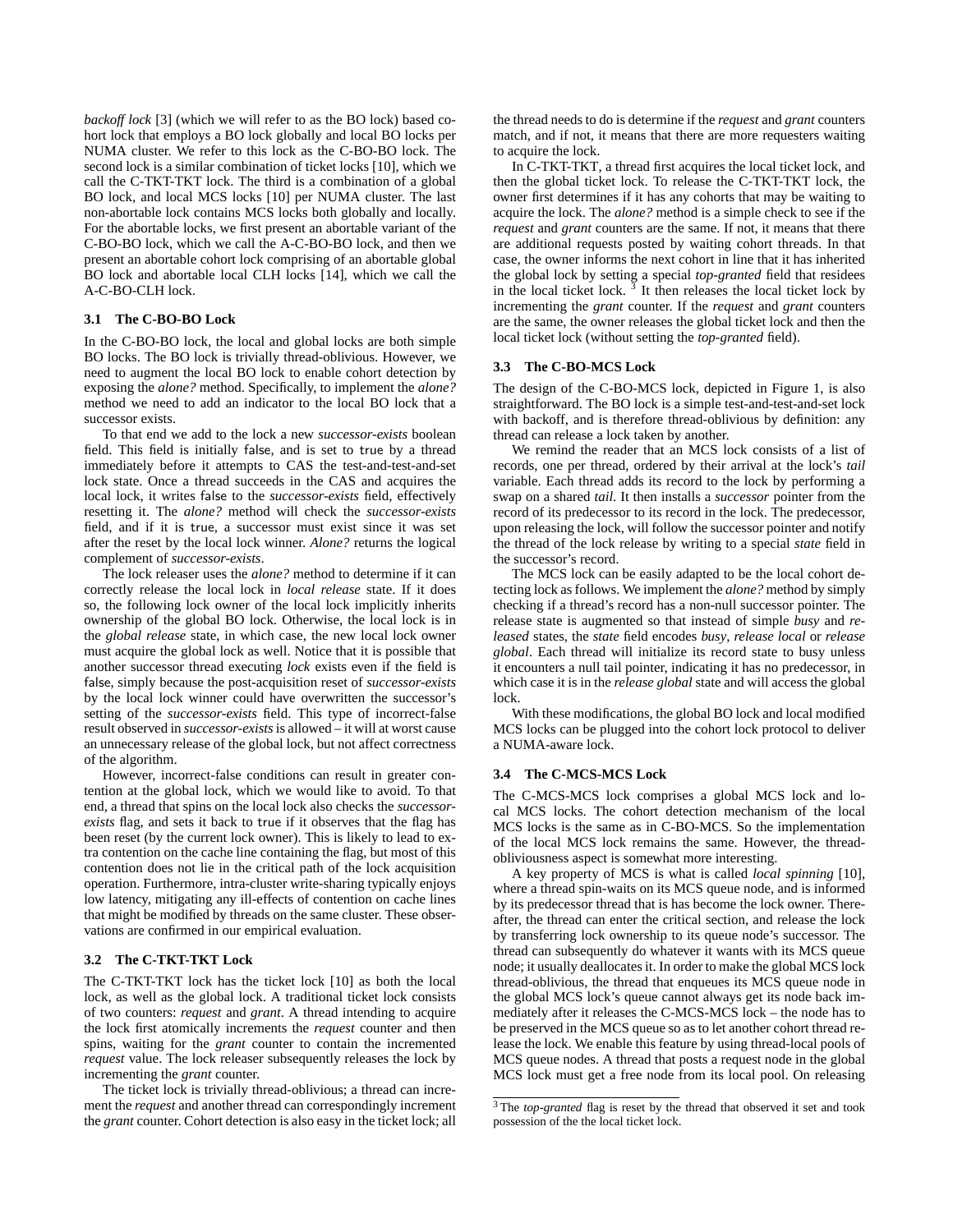the global lock, the lock releaser can return the node to the original thread's pool. This circulation of MCS queue nodes can be done very efficiently and does not impact performance of the lock [13].

With this extra modification we achieve a thread-oblivious MCS lock, which can be combined with the local MCS locks that are enabled with cohort detection to deliver the NUMA-aware C-MCS-MCS lock.

# **3.5 The C-TKT-MCS Lock**

The C-TKT-MCS lock combines local MCS queue locks with a global ticket lock. We believe this lock combines the best of C-TKT-TKT and C-MCS-MCS: First, because the global lock is a ticket lock, it does not contain the complexity of circulating queue nodes between threads as in C-MCS-MCS. Second, since the local locks are MCS locks instead of ticket locks, the C-TKT-MCS lock retains their local-spinning property. As we shall see in Section 4, having local MCS locks indeed helps C-TKT-MCS to scale better than C-TKT-TKT.

## **3.6 Abortable Cohort Locks**

The property of *abortability* [13] in a mutual exclusion lock enables threads to abandon their attempt of acquiring the lock while they are waiting to acquire the lock. Abortability poses an interesting difficulty in cohort lock construction. Even if the *alone?* method, which indicates that a cohort thread is waiting to acquire the lock, returns false (which means that there exists a cohort thread waiting to acquire the lock), all the waiting cohort threads may subsequently abort their attempts to acquire the lock. This case, if not handled correctly, can easily lead to a deadlock, where the global lock is in the acquired state, and the local lock has been handed off to a cohort thread that no longer exists, and may not appear in the future either.

Thus, we must strengthen the requirements of the lock cohorting transformation with respect to the *cohort detection* property: if *alone?* returns false, then some thread concurrently executing the local *lock* method will not abort before completing the local *lock* method call. Notice that a thread that completed acquiring the local lock with the *release local* lock state cannot be aborted since by definition it is in the critical section.

#### **3.6.1 The A-C-BO-BO Lock**

The A-C-BO-BO lock is very similar to the C-BO-BO lock that we described earlier, with the difference that aborting threads also reset the *successor-exists* field in the local lock to inform the local lock releaser that a waiting thread has aborted. Each spinning thread reads this field while spinning, and sets it in case it was recently reset by an aborting thread. Like the C-BO-BO lock, in A-C-BO-BO, the local lock releaser checks to see if the *successor-exists* flag was set (which indicates that there exist threads in the local cluster that are spinning to acquire the lock). If the *successor-exists* flag was set, the releaser can release the local BO lock by writing *release local* into the BO lock. <sup>4</sup>

However, at this point the releaser must double-check the *successor-exists* field to determine if it was cleared during the time the releaser released the local BO lock. If so, the releaser conservatively assumes that there may be no other waiting cohort, and atomically changes the local BO lock's state to *global release*, and then releases the global BO lock.

# **3.6.2 The A-C-BO-CLH Lock**

The A-C-BO-CLH lock has a BO lock as its global lock (which is trivially abortable), and an abortable variant of the CLH lock [14] (A-CLH) as its local lock. Like the MCS lock, the A-CLH lock also consists of a list of records, one per thread, ordered by the arrival of the threads at the lock's tail. To acquire the A-C-BO-CLH lock, a thread first must acquire its local A-CLH lock, and then explicitly or implicitly acquire the global BO lock.

Because we build on the A-CLH lock, we will first briefly review it as presented by Scott [14]. The A-CLH lock leverages the property of "implicit" CLH queue predecessors, where a thread that enqueues its node in the CLH queue spins on its predecessor node to determine if it has become the lock owner. An aborting thread marks its CLH queue node as aborted by simply making its predecessor explicit in the node (i.e. by writing the address of the predecessor node to the prev field of the thread's CLH queue node). The successor thread that is spinning on the aborted thread's node immediately notices the change and starts spinning on the new predecessor found in the aborted node's prev field. The successor also returns the aborted CLH node to the corresponding thread's local pool.

The local lock in our A-C-BO-CLH builds on the A-CLH lock. For local lock handoffs, much like the A-CLH lock, the A-C-BO-CLH leverages the A-CLH queue structure in its cohort detection scheme. A thread can identify the existence of cohorts by checking the A-CLH lock's tail pointer. If the pointer does not point to the thread's node, it means that a subsequent request to acquire the lock was posted by another thread. However, now that threads can abort their lock acquisition attempts, this simple check is not sufficient to identify any "active" cohorts, because the ones that enqueued their nodes may have aborted, or will abort.

In order to address this problem, we introduce a new *successoraborted* flag in the A-CLH queue node. We colocate the *successoraborted* flag with the prev field of each node so as to ensure that both are read and modified atomically. Each thread sets this flag to false, and its node's prev field to *busy*, before enqueuing the node in the CLH queue. An aborting thread atomically (with a CAS) sets its node's predecessor's *successor-aborted* flag to true to inform its predecessor that it has aborted (the thread subsequently updates its node's prev field to make the predecessor explicitly visible to the successor).

While releasing the lock, a thread first checks its node's*successoraborted* flag to determine if the successor may have aborted. If not, the thread can release the local lock by atomically (using a CAS instruction) setting its node's prev field to the *release local* state (just like the release in C-BO-MCS). This use of a CAS coupled with the colocation of prev and *successor-aborted* fields ensures that the successor thread cannot abort at the same time. The successor can then determine that it has become the lock owner. If the successor did abort (indicated by the *successor-aborted* flag), the thread releases the global BO lock, and then sets its node's state to *release global*.

Our use of a CAS instruction to do local lock handoffs seems quite heavy-handed. And we conjecture that indeed it would be counter-productive if the CAS induced cache coherence traffic between NUMA clusters. However, since the CAS targets memory that is likely to already be resident in cache of the local cluster in writable state, the cost of local transactions is quite low – equivalent to a store instruction hitting the L2 cache on the system we used for our empirical evaluation.

## **3.7 Bounding Local Lock Handoff Rates**

All the locks described above are deeply unfair, and with even modest amounts of contention can easily lead to thread starvation. To address this problem, we add a *may-pass-local* method that

<sup>4</sup> Note that the BO lock can also be in 3 states: *release global* (which is the default state, indicating that the lock is free to be acquired, but the acquirer must thereafter acquire the global BO lock to execute the critical section), *busy* (indicating that the lock is acquired by some thread), and *release local* (indicating that the next acquirer of the lock implicitly inherits ownership of the global BO lock).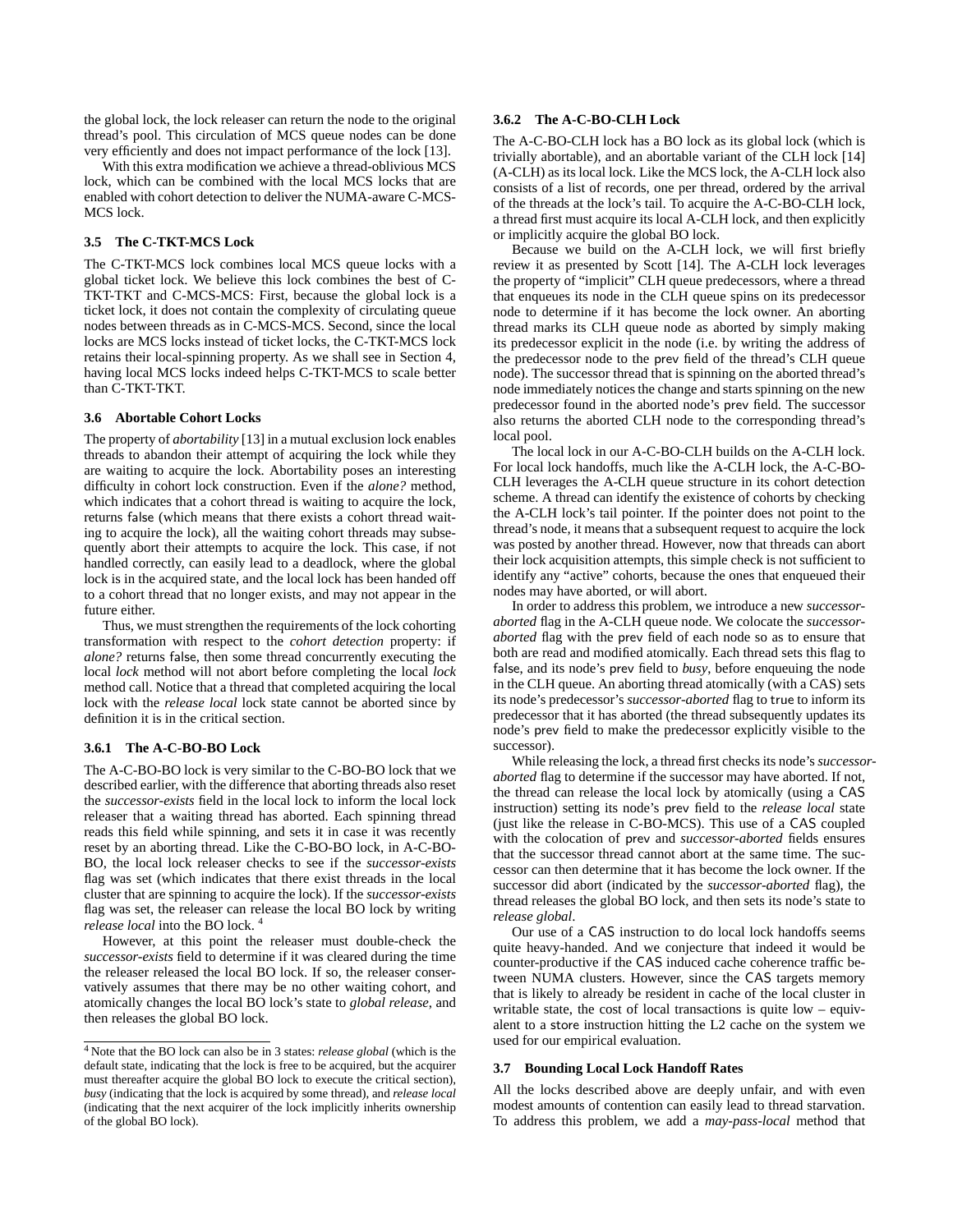increments a simple counter of the number of times threads in a cohort have consecutively acquired the lock in a *release local* state. If the counter crosses a threshold (64) in our experiments, the lock releaser releases the global lock, and then releases the local lock, transitioning it to the *release global* state. This simple solution appears to work very effectively for all our algorithms.

# **4. Empirical Evaluation**

We evaluated cohort locks, comparing them with the traditional, as well as the more recent NUMA-aware locks, on multiple levels: First we conducted several experiments on microbenchmarks that stress test these locks in several ways. This gives us a good insight into the performance characteristics of the locks. Second, we integrated these locks in memcached, a popular key-value data store application, to study their impact on real world workload settings. Third, we modified the libc memory allocator to study the effects of cohort locks on allocation intensive multi-threaded applications; we present results of experiments on a microbenchmark [6].

Our microbenchmark evaluation clearly demonstrates that cohort locks outperform all prior locks by at least 60%. Additionally, the abortable cohort locks scale vastly better (by a factor of 6) than the state-of-the-art abortable locks. Furthermore, cohort locks improved the performance of memcached by about 20% for writeheavy workloads. Finally, our libc allocator experiments demonstrate that simply replacing the lock used by the default Solaris allocator with a cohort lock can significantly boost cluster-level reference locality for accesses by the allocator to allocation metatdata and for accesses by the application to allocated blocks, resulting in improved performance for multi-threaded application that make heavy use of memory allocation services.

In our evaluation we compare the performance of our nonabortable and abortable cohort locks with existing state-of-the-art locks in the respective categories. Specifically, for our microbenchmark study, we present throughput results for our C-BO-BO, C-TKT-TKT, C-BO-MCS, C-TKT-MCS and C-MCS-MCS cohort locks. We compare these with MCS [10] (as a base line NUMAoblivious lock), and other NUMA-aware locks, namely, HBO [12], HCLH [15], and FC-MCS [7]. We also evaluated our abortable cohort locks (namely, A-C-BO-BO and A-C-BO-CLH) by comparing them with an abortable version of HBO, and the abortable CLH lock [14].

Memcached uses pthread locks for synchronization. To test our locks with memcached, we decided to adhere to the policy of not changing the memcached sources or its binary. This choice is facilitated by the fact that the pthread library is dynamically linked to the application. So we can easily use a Solaris LD PRELOAD *interpose* library that installs any kind of lock we want under the pthread library API. The scalability results for memcached are reported in Section 4.2. For the libc allocator experiments, we used the same interpose library to inject our locks into the allocator.

We implemented all of the above algorithms in C and compiled them with the GCC 4.4.1 at optimization level -O3 in 32-bit mode. The experiments were conducted on an Oracle T5440 series machine which consists of 4 Niagara T2+ SPARC chips, each chip containing 8 cores, and each core containing 2 pipelines with 4 hardware thread contexts per pipeline, for a total of 256 hardware thread contexts, running at a 1.4 GHz clock frequency. Each chip has a 4MB L2 cache, and each core has a shared 8KB L1 data cache. For all the NUMA-aware locks, a Niagara T2+ chip is the NUMA clustering unit, so in all we had 4 NUMA clusters.

Memcached was evaluated using a standard client application called *memaslap*, which is a part of a larger suite of memcached applications called *libmemcached*. Results reported were averaged over 3 test runs.



**Figure 2.** The graph shows the average throughput in terms of number of critical and non-critical section pairs executed per second. The critical section accesses two distinct cache blocks (increments 4 integer counters on each block), and the non-critical section is an idle spin loop of up to 4 microseconds.

# **4.1 Microbenchmark Evaluation**

# **4.1.1 Scalability**

We constructed what we consider to be a reasonable representative microbenchmark, LBench, to measure the scalability of various lock algorithms. LBench launches a specified number of identical threads. Each thread loops as follows: acquire a central shared lock, access shared variables in the critical section, release the lock, and then execute a non-critical work phase of about 4 microseconds. The critical section reads and writes shared variables residing on two distinct cache lines. At the end of a 60 second measurement period the program reports the aggregate number of iterations completed by all threads as well as statistics related to the distribution of iterations completed by individual threads, which reflects gross long-term fairness. Finally, the benchmark can be configured to tally and report lock migrations.

Figure 2 depicts the performance of the non-abortable locks on LBench. (We conducted other experiments varying the critical section length, non-critical section length, and number of cache lines accessed within the critical section, but observed similar results to those reported). As a baseline to compare against, we measured the throughput of the MCS lock, which is a classic scalable queue lock. This lock performed the worst because it does not leverage reference locality, which is critical for good performance on NUMA architectures. The HCLH, HBO and FC-MCS locks perform as expected – with FC-MCS generally performing the best among the three. HBO's performance, which is better than HCLH in this workload, is highly sensitive to the underlying workload, and is generally very unstable (as we will see in Section 4.2).

Our C-BO-BO lock scales very well, approaching the performance of FC-MCS. Because it is based on the BO lock, C-BO-BO is sensitive to backoff parameters – different workloads might require different backoff parameters for the best possible performance. However, this sensitivity is related only to the parameters associated with local backoff locks, unlike HBO, where the backoff parameters need to be tuned for both the local and remote backoffs. Under C-BO-BO we expect that the global lock will remain lightly contended; and in fact, in our implementation, threads contending at the global BO lock continuously spin on it and never backoff, much like the "bare bones" test-and-test-and-set lock. Our C-TKT-TKT lock scales even better (generally 30-40% better than the prior state-of-the-art NUMA-aware lock, FC-MCS). C-BO-MCS scales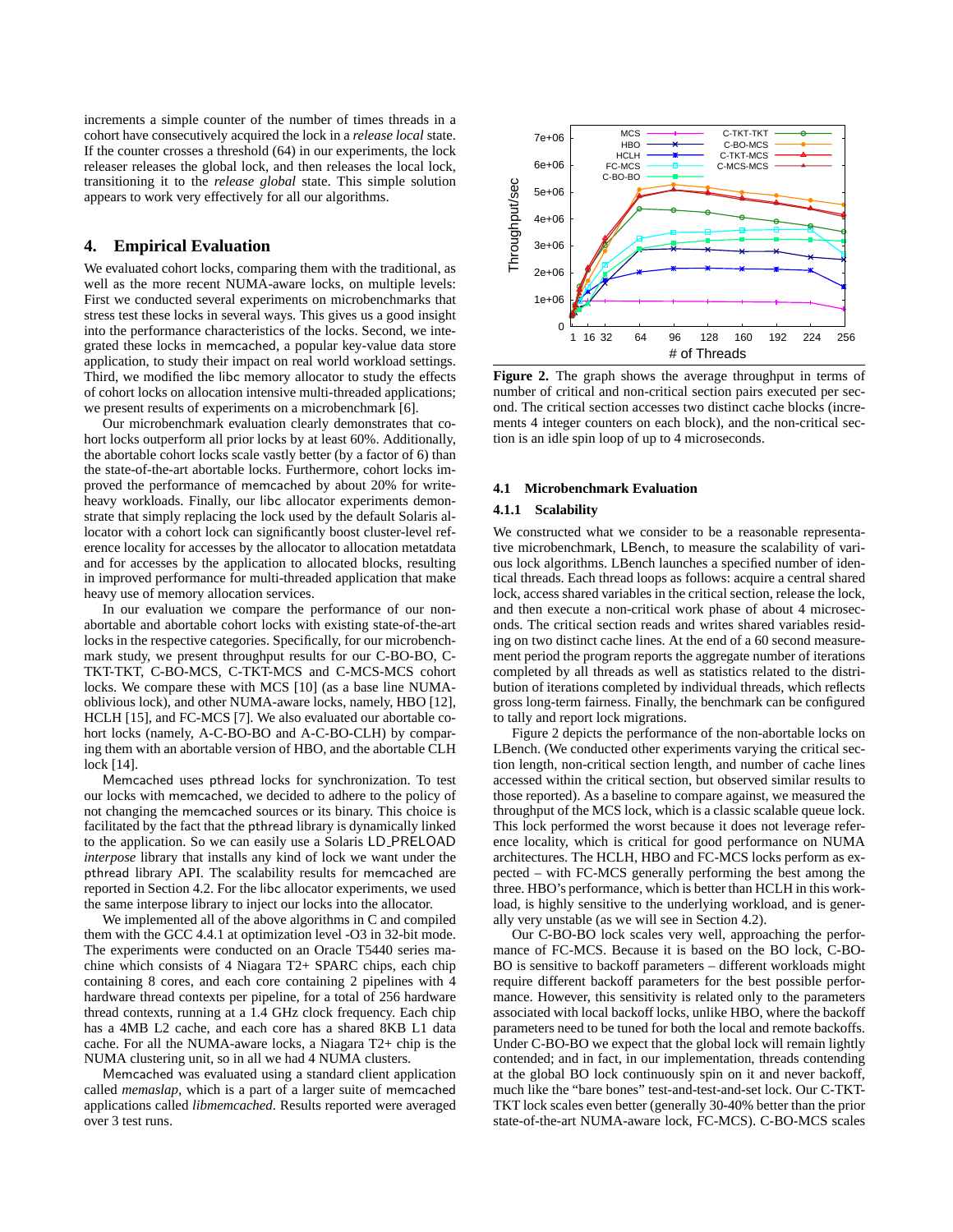

**Figure 3.** The graph shows the average number of L2 cache coherence misses per critical section for the experiment in Figure 2 (lower is better). The Y-axis is in log scale.

the best with scalability 60% better than FC-MCS, whereas C-TKT-MCS and C-MCS-MCS trail slightly behind C-BO-MCS.

In all the tests reported in this paper, the allowable maximum number of consecutive local lock handoffs for cohort locks was limited to a constant (64). As described in Section 3.7, this bound is necessary to avoid the deep unfairness that the basic cohort locks can possibly generate in an application. We conducted microbenchmark tests (not reported in this paper) on cohort lock versions without the local handoff limits and found that generally the deeply unfair versions out-scale the fair versions by about 10% during high contention loads. However, in our tests we found that, for LBench, the unfair versions typically led to local lock handoffs in the order of hundreds of thousands before the lock was acquired by a remote thread/cohort. Thus, we believe that the cost of 10% is small to avoid the potential problem of gross long-term unfairness and starvation.

# **4.1.2 Locality of Reference**

Figure 3 provides the key explanation for the observed scalability results. Recall that each chip (a NUMA cluster) on our experimental machine has an L2 cache shared by all cores on that chip. Furthermore, the latency to access a cache block in the local L2 cache is much lower than the latency to access a cache block on a remote L2 cache (on our test machine, remote L2 access is approximately 4 times slower than local L2 access during light loads). The latter also involves bus transactions that can adversely affect the latency during high loads, further compounding the cost of remote L2 accesses. That is, remote L2 accesses always incur latency costs even if the interconnect is otherwise idle, but they can also induce interconnect channel contention if the system is under heavy load. Figure 3 reports the L2 coherence miss rates collected during the scalability experiment. These are the local L2 misses that were fulfilled by a remote L2, which represents the local to remote lock handoff events and related data movement.

MCS has a high L2 coherence miss rate because it is the fairest among all the locks, and does not prioritize local lock acquisition requests over remote requests. Interestingly, HCLH also has a high miss rate, which clearly explains its performance in Figure 2. We can attribute the high miss rate in HCLH to its complexity [7] and high rates of accesses to shared lock metadata, which translates to lower rate of batching of requests coming from the same NUMA cluster. HBO shows a very good miss rate until the number of threads is substantially high (64), after which, the miss rate deteriorates considerably. In our experiments with HBO, we observed that its backoff parameters are highly sensitive to the underlying work-



**Figure 4.** A closer look at the throughput results of Figure 2 for low contention levels (1 to 16 threads).

load; the HBO lock results discussed here are for a version whose backoff parameters were tuned for this microbenchmark (we will show later that these same backoff parameters hurt the performance of memcached). The L2 miss rate in FC-MCS degrades gradually, but consistently, with increasing thread count.

All our cohort locks have significantly lower (by a factor of two or greater – note that the Y-axis is in log scale) L2 miss rates than all other reported locks. This is because the cohort locks consistently provide long sequences of successive accesses to the lock from the same NUMA cluster (cohort), which accelerates the critical section performance by reducing inter-core coherence transfers for data accessed within and by the critical section. There are two reasons for longer cohort sequences (or, more generally, *batches*) in cohort locks, compared to prior NUMA-aware locks, such as FC-MCS. First, the simplicity of cohort locks streamlines the instruction sequence of batching requests in the cohort, which makes the batching more efficient. Second, and more importantly, a cohort batch can dynamically "grow" during its execution without the interference by threads from other cohorts. As an example, consider a cohort of 3 threads T1, T2, and T3 (ordered in that order in a local MCS queue  $M$  in a C-BO-MCS lock). Let  $T1$  be the owner of the global BO lock. So  $T1$  can enter its critical section, and handoff the BO lock (and the local MCS lock) to T2 on exit. The BO lock will eventually be forwarded to T3. However, note that in the meantime, T1 can return and post another request after T3's request in  $M$ . If  $T3$  holds the lock during this time, it ends up handing it off to  $T1$  after it is done executing its critical section. This dynamic growth aspect of our cohort locks can significantly boost local handoff rates when there is sufficient cluster-local contention. This dynamic batch growth aspect in cohort locks contrasts with the more "static" approach of other NUMA-aware locks, which in turn gives more power to cohort locks to enhance the locality of reference of the critical section. In our experiments, we have observed that the batching rate in all the locks is inversely proportional to the lock migration rate and observed coherence traffic reported in Figure 3, and that the batching rate in cohort locks increases more quickly with contention compared to other locks.

#### **4.1.3 Low Contention Performance**

We believe that for a highly scalable lock to be practical, it must also perform efficiently at low or zero contention levels. At face value, the hierarchical nature of cohort locks appears to suggest that they will be expensive at low contention levels. That is because each thread must acquire both the local and the global locks, which become a part of the critical path in low contention or contention free scenarios. To understand this cost we took a closer look at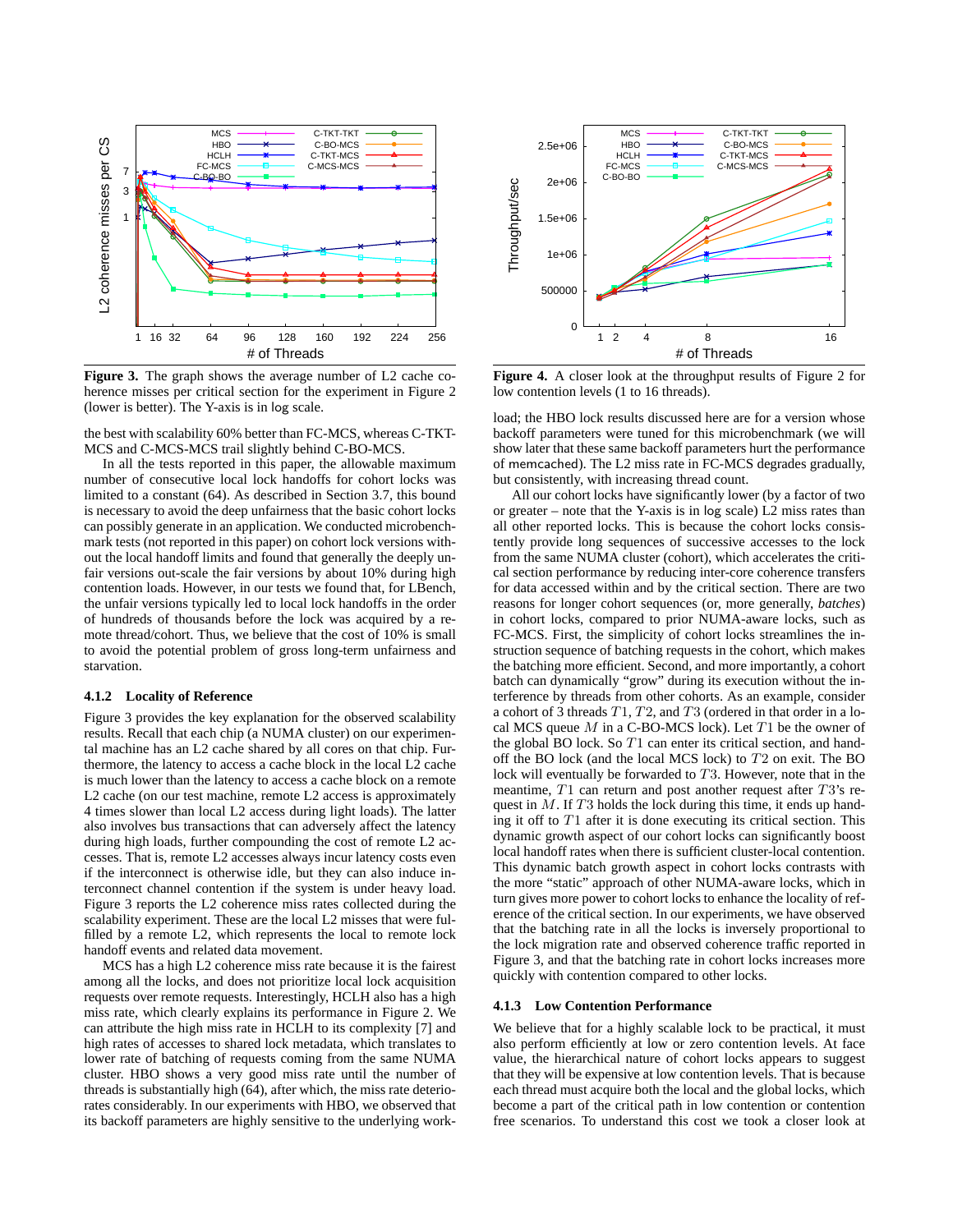

**Figure 5.** The graph shows the standard deviation in percentage points of per-thread throughput from the average throughput reported in Figure 2 (the lower the standard deviation, the more fair the lock is in practice).

the scalability results reported in Figure 2 with an eye toward performance at low contention levels. Figure 4 zooms into that part of Figure 2. Interestingly, we observed that the performance of all the cohort locks was competitive with all other locks that do not need to acquire locks at multiple levels in the hierarchy (viz. MCS, HBO, and FC-MCS). On further reflection, we note that the extra cost of multi-level lock acquisitions in cohort locks withers away as background noise in the presence of non-trivial work in the critical and non-critical sections. In principle, one can devise contrived scenarios (for example, where the critical and non-critical sections are empty) to show that cohort locks might perform worse than other locks at low contention levels. However, we believe that such scenarios are most likely unrealistic or far too rare to be of any consequence. Even if one comes up with such a scenario, we can add the same "bypass the local lock" optimization that was employed in FC-MCS to minimize the flat combining overhead at low thread counts.

# **4.1.4 Fairness**

Given that cohort locks are inherently unfair (which is the key "feature" that all NUMA-aware locks harness and leverage to enhance locality of reference for better performance), we were interested in quantifying that unfairness. To that end, we report more data from the experiment reported in Figure 2 on the standard deviation of per-thread throughput from the average throughput of all the threads. The results are shown in Figure 5. These results give us a sense of how far each thread progressed during its one minute of execution in a test run.

We found HBO to be the least fair lock, where some threads executed only a handful of critical sections, while others completed millions of critical sections. The next most unfair lock, to our surprise, was C-BO-MCS. (Recall that the cohort locks contain a constant limit of 64 local handoffs after which a lock releaser must release the global and local locks.) On further reflection, the reason for this unfairness is clear – the global BO lock in C-BO-MCS is unfair. After a thread releases the global BO lock, causing the cache block of the BO lock to be invalidated from other caches, and go to modified state in the releaser's cache, it immediately releases the local lock, which is also quickly detected by the next thread waiting to acquire the local lock. This next local thread, identifying that it must acquire the global BO lock, almost instantly attempts to do so, and usually succeeds because the BO lock's cache block is in its (and the last releaser's) L1 or L2 cache. Hence the obvious unfairness arises from unfairness in cache coherence arbitration.



**Figure 6.** Abortable lock average throughput in terms of number of critical and non-critical sections executed per second. The critical section accesses two distinct cache blocks (increments 4 integers counters on each block), and the non-critical section is an idle spin loop of up to 4 micro seconds.

We also observe that the standard deviation for C-TKT-MCS and C-MCS-MCS are low, because their global locks (ticket and MCS) are comparatively fair.

C-BO-BO is fairer than C-BO-MCS because the interval between a lock releaser releasing the global lock and the next local lock acquirer attempting to acquire the global BO lock is inflated because the acquirer must first acquire the local BO lock. The extended interval increases the window in which a remote thread/cohort can acquire the global BO lock.

All other locks, MCS, HCLH, FC-MCS, and C-TKT-TKT are also fair, as expected, with the standard deviation well under 5% (the deviation of FC-MCS spikes to about 20% at 16 threads, but is reasonably low at other concurrency levels).

## **4.1.5 Abortable Lock Performance**

Our abortable lock experiments in Figure 6 make an equally compelling case for cohort locks. Our cohort locks (A-C-BO-BO and A-C-BO-CLH) outperform the best prior abortable lock (A-CLH) and an abortable variant of HBO (called A-HBO in Figure 6, where a thread aborts its lock acquisition by simply returning a failure flag from the lock acquire operation) by up to a factor of 6. Since lock handoff is a "local" operation in A-C-BO-CLH involving just the lock releaser (that uses a CAS to release the lock) and the lock acquirer (just like a CLH lock), A-C-BO-CLH scales significantly better than A-C-BO-BO, where threads incur significant contention with other threads on the same NUMA cluster to acquire the local BO lock. (For these and other unreported experiments, the abort rate was lower than 1%, which we believe is a reasonable rate.)

## **4.2** Memcached

Memcached [2] is a popular open-source, high-performance, distributed in-memory key-value data store that is typically used as a caching layer for databases in high-performance applications. Memcached has several high profile users including Facebook, LiveJournal, Wikipedia, Flickr, Youtube, Twitter, etc.

In memcached, the key-value pairs are stored in a huge hash table, and all server threads access this table concurrently. Access to the entire table is mediated through a single lock (called the cache lock). The cache lock is known to be a contention bottleneck [11], which we believe makes it a good candidate for the evaluation of cohort locks. Among other things, the memcached API contains two fundamental operations on key-value pairs: get (that returns the value for a give key) and set (that updates the value of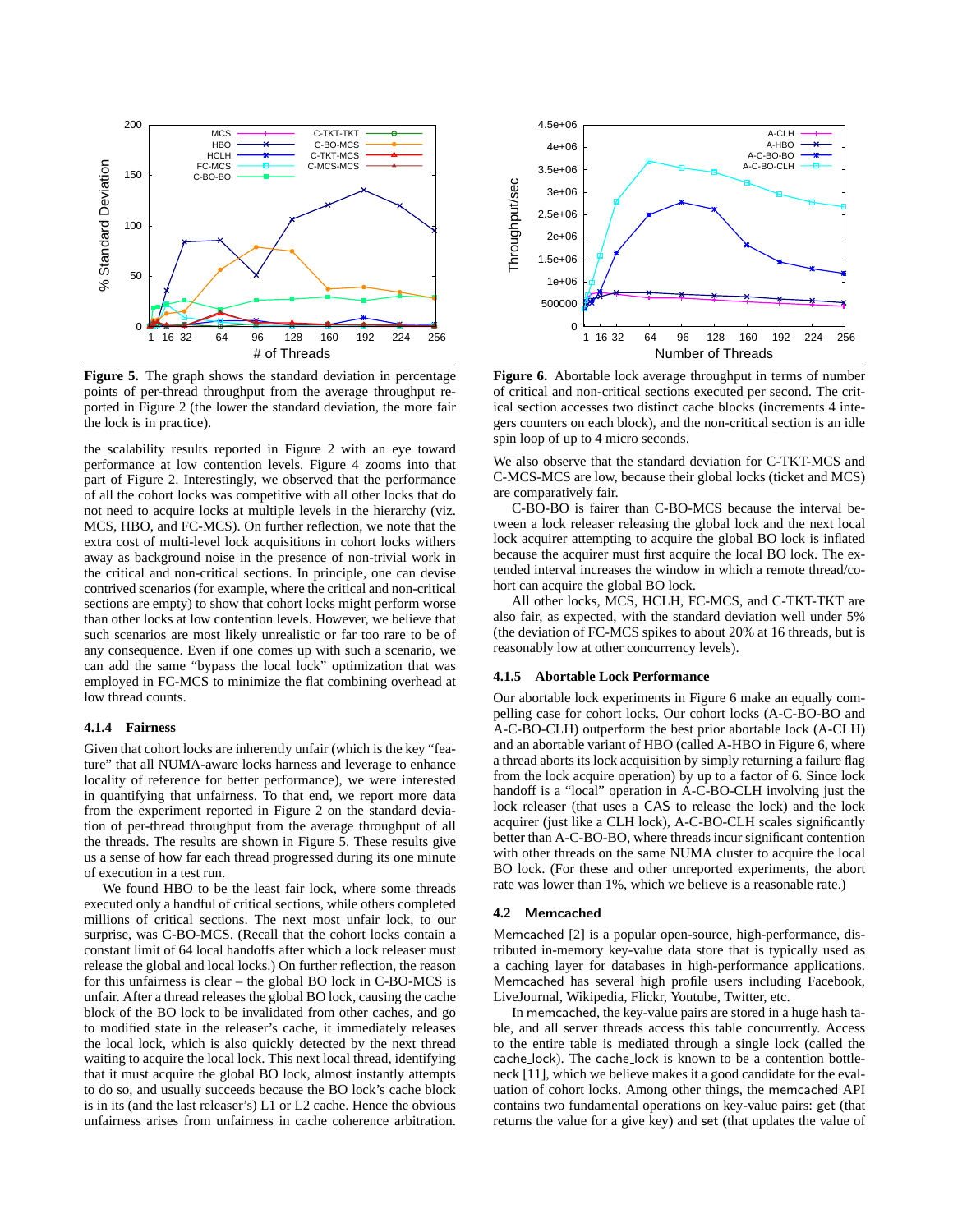| #                               | pthread locks | Fib-BO | <b>MCS</b> | <b>HBO</b> | HBO (tuned) | FC-MCS                          | $C-BO-BO$ | C-TKT-TKT | C-BO-MCS | <b>C-TKT-MCS</b> | C-MCS-MCS |
|---------------------------------|---------------|--------|------------|------------|-------------|---------------------------------|-----------|-----------|----------|------------------|-----------|
|                                 | 1.00          | 0.89   | 0.99       | 0.83       | 1.01        | 0.83                            | 0.99      | 0.82      | 0.81     | 0.77             | 0.95      |
| 4                               | 3.06          | 3.17   | 3.15       | 1.58       | 3.37        | 2.70                            | 3.11      | 3.09      | 3.09     | 3.05             | 2.99      |
| 8                               | 4.37          | 4.48   | 4.47       | 1.96       | 4.43        | 4.25                            | 3.48      | 4.46      | 4.45     | 4.49             | 4.45      |
| 16                              | 4.55          | 4.59   | 4.60       | 2.55       | 4.58        | 4.47                            | 2.56      | 4.56      | 4.60     | 4.58             | 4.53      |
| 32                              | 4.47          | 4.57   | 4.53       | 3.05       | 4.53        | 4.18                            | 3.03      | 4.54      | 4.57     | 4.56             | 4.55      |
| 64                              | 4.40          | 4.54   | 4.45       | 3.37       | 4.51        | 4.26                            | 2.98      | 4.52      | 4.49     | 4.51             | 4.44      |
| 96                              | 4.39          | 4.50   | 4.46       | 3.37       | 4.52        | 4.32                            | 2.97      | 4.48      | 4.50     | 4.52             | 4.46      |
| 128                             | 4.39          | 4.49   | 4.47       | 3.39       | 4.52        | 4.28                            | 2.98      | 4.46      | 4.49     | 4.53             | 4.46      |
| (a) $90\%$ gets and $10\%$ sets |               |        |            |            |             |                                 |           |           |          |                  |           |
|                                 | 1.00          | 1.04   | 1.15       | 0.97       | 0.93        | 0.95                            | 1.14      | 1.00      | 0.92     | 1.12             | 1.11      |
| 4                               | 2.84          | 3.21   | 3.30       | 1.45       | 3.23        | 2.73                            | 2.98      | 3.10      | 3.19     | 2.98             | 3.16      |
| 8                               | 3.55          | 4.63   | 4.51       | 1.73       | 4.75        | 4.00                            | 2.46      | 4.53      | 4.51     | 4.47             | 4.32      |
| 16                              | 3.56          | 4.95   | 4.93       | 2.17       | 5.18        | 4.51                            | 2.59      | 5.08      | 5.05     | 5.03             | 4.97      |
| 32                              | 3.42          | 4.93   | 4.77       | 2.57       | 5.10        | 3.92                            | 2.79      | 4.99      | 5.04     | 4.95             | 4.94      |
| 64                              | 3.29          | 4.81   | 4.45       | 2.86       | 5.08        | 3.93                            | 2.67      | 4.88      | 4.88     | 4.79             | 4.74      |
| 96                              | 3.32          | 4.80   | 4.47       | 2.84       | 5.07        | 3.94                            | 2.69      | 4.84      | 4.86     | 4.78             | 4.71      |
| 128                             | 3.32          | 4.81   | 4.24       | 2.84       | 5.09        | 3.90                            | 2.68      | 4.87      | 4.85     | 4.71             | 4.68      |
|                                 |               |        |            |            |             | (b) $50\%$ gets and $50\%$ sets |           |           |          |                  |           |
|                                 | 1.00          | 1.05   | 1.03       | 1.02       | 1.22        | 1.00                            | 1.03      | 0.97      | 1.05     | 1.06             | 1.13      |
| 4                               | 2.62          | 3.03   | 2.74       | 1.43       | 2.95        | 2.44                            | 2.82      | 2.65      | 2.66     | 2.57             | 2.60      |
| 8                               | 2.74          | 3.80   | 3.62       | 1.76       | 4.23        | 3.21                            | 2.27      | 3.80      | 3.80     | 3.74             | 3.61      |
| 16                              | 2.77          | 4.08   | 3.92       | 1.99       | 4.76        | 3.62                            | 2.50      | 4.54      | 4.52     | 4.48             | 4.30      |
| 32                              | 2.67          | 4.08   | 3.94       | 2.27       | 4.86        | 3.31                            | 2.53      | 4.81      | 4.70     | 4.70             | 4.50      |
| 64                              | 2.59          | 3.89   | 3.62       | 2.49       | 4.63        | 3.34                            | 2.44      | 4.47      | 4.41     | 4.40             | 4.23      |
| 96                              | 2.62          | 3.92   | 3.65       | 2.49       | 4.64        | 3.35                            | 2.45      | 4.44      | 4.40     | 4.38             | 4.23      |
| 128                             | 2.59          | 3.94   | 3.51       | 2.49       | 4.67        | 3.33                            | 2.44      | 4.46      | 4.47     | 4.30             | 4.20      |
| $(c)$ 10% gets and 90% sets     |               |        |            |            |             |                                 |           |           |          |                  |           |

**Table 1.** Scalability results (in terms of speedup over single thread runs that use pthread locks) for memcached for (a) read-heavy (90% get operations, and 10% set operations), (b) mixed (50% get operations, and 50% set operations), and (c) write-heavy (10% get operations, and 90% set operations) configurations.

the given key). These are the most frequently used API calls by memcached client applications.

To generate load for the memcached server, we use memaslap, a load generation and benchmarking tool for memcached. memaslap is a part of the standard client library (called libmemcached) for memcached [1]. memaslap generates a memcached workload consisting of a configurable mixture of get and set requests. We experimented with a wide range of get-set mixture ratio, ranging from configurations with 90% gets and 10% sets (representing read-heavy workloads) to configurations with 10% gets and 90% sets (representing write-heavy workloads). The read-heavy workloads are the norm for memcached applications. The write-heavy workloads, however uncommon, do exist. Examples of write-heavy workloads include servers that continuously collect huge amounts of sensor network data, or servers that constantly update statistical information on a large collection of items. These applications at times can exhibit bi-modal behavior, alternating between write-heavy and read-heavy phases, collecting and processing large amounts of data respectively.

As discussed earlier, we used an interpose library to inject our locks under the pthreads API used by memcached. For our experiments, we ran an instance of memcached on the T5440 server, and an instance of memaslap on another 128-way Niagara II machine. We varied the thread count for memcached from 1 to 128 (the maximum number of threads permitted by memcached). We ran the memaslap client with 32 threads for all tests so as to keep the load generation high and constant. For each test, the memaslap clients were executed for one minute, after which the throughput, in terms of operations per second, was reported. Table 1 shows the relative performance of memcached while it was configured to use the different locks. The figure contains 3 tables for three different get-set proportions, each representing read-heavy, mixed, and write-heavy loads respectively. Each entry in each table is normalized to the performance of pthread locks at 1 thread.

The first column in all the tables represents the number of memcached threads used in the test. The second column reports the performance of pthread locks. The remaining columns report the performance of memcached when used with MCS, a test-andtest-and-set lock with Fibonnaci backoff (Fib-BO), the HBO lock (representing prior NUMA-aware locks), a tuned version of HBO (we had to add this version because the default version did not scale well), and all the non-abortable cohort locks discussed in Section 3. Note that the fine tuning for the HBO lock was done on the local and remote backoff parameters. The version that we first used in the experiments (column titled HBO) had the backoff parameters tuned for our microbenchmark experiments. As is clear from all three tables, these did not work well on memcached. This clearly demonstrates the instability of HBO's performance.

For read-heavy loads (Table 1 (a)), the performance of all the locks except HBO and C-BO-BO is identical, with all locks enabling over 5X scaling. For loads with moderately high set ratios (Table 1 (b)), we observe that all the spin locks except HBO and C-BO-BO significantly outperform pthread locks, and are generally competitive with each other. For write-heavy loads (Table 1 (c)), the NUMA-aware locks clearly out-scale the NUMA-oblivious locks by at least 20%. The untuned HBO and C-BO-BO locks scale poorly in all configurations. It appears that C-BO-BO suffers because of contention on the local BO locks, whereas HBO suffers with contention on the central lock. FC-MCS performs better than HBO and C-BO-BO, but worse than all other spinlocks.

# **4.3** malloc

Memory allocation and deallocation is a common operation appearing frequently in all kinds of applications. A vast number of  $C/C++$ programs use libc's malloc and free functions for managing their dynamic memory requirements. These functions are thread-safe, but on Solaris the default allocator relies on synchronization via a single lock to guarantee thread safety. For memory intensive multithreaded applications that use libc's malloc and free functions, this lock can quickly become a contention bottleneck. Consequently, we found it to be an attractive evaluation tool for cohort locks. We modified libc's malloc.c file to use pthread locks, and injected our locks in the code via the interpose library discussed previously.

We used the mmicro benchmark [6] to test various lock algorithms via the interpose library. In the benchmark, each thread repeatedly allocates a block of memory (size 64 bytes), initializes it